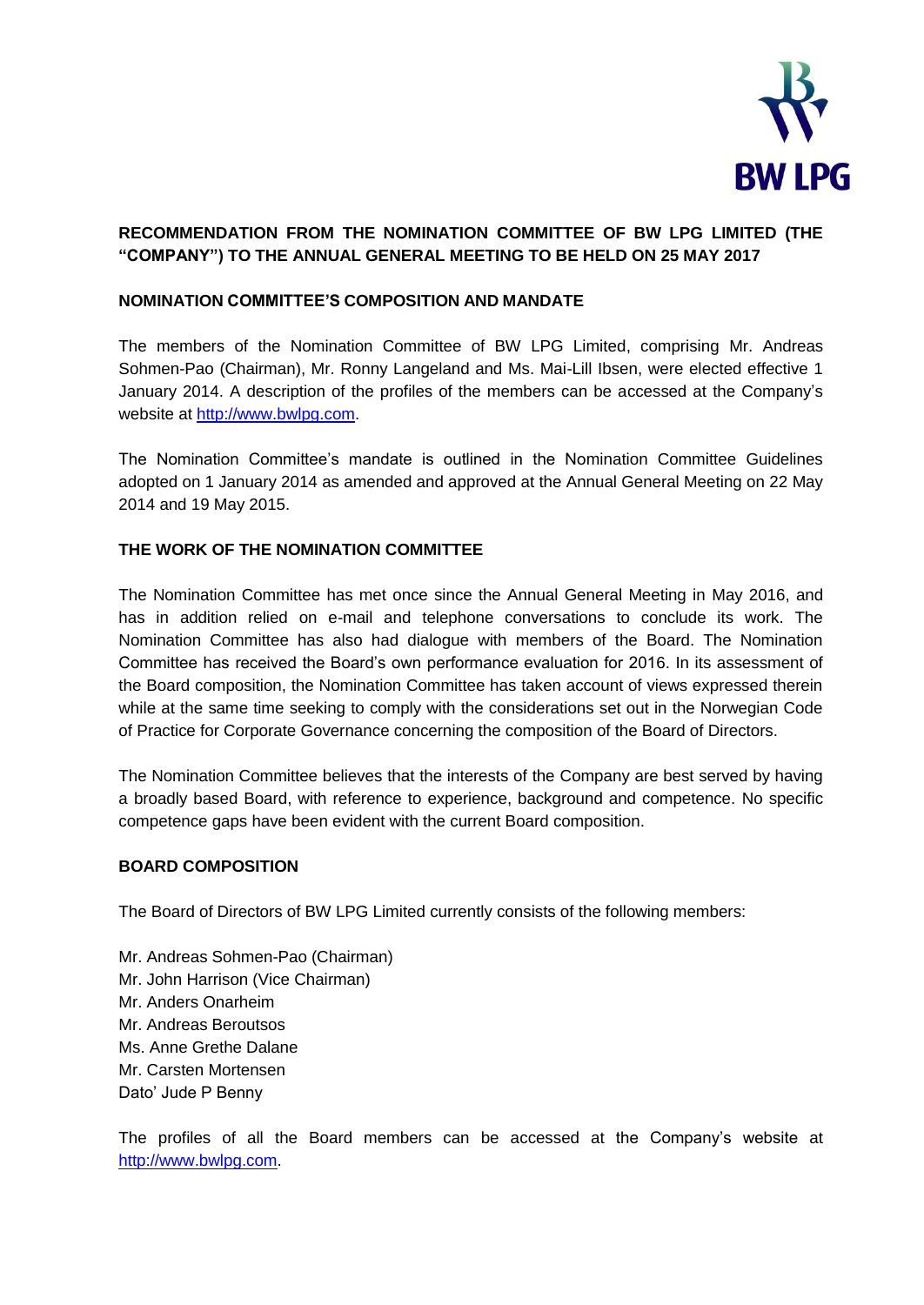In connection with the Annual General Meeting of the Company to be held on 25 May 2017, the Nomination Committee submits the following unanimous proposals:

## **1. Election of Directors**

The Nomination Committee proposes that the following Class I Board members, being eligible and having consented to act, be re-elected until the Annual General Meeting to be held in 2019:

Mr. Andreas Sohmen-Pao (Chairman) Mr. Andreas Beroutsos Ms. Anne Grethe Dalane Mr. Carsten Mortensen

#### **2. Composition of the Nomination Committee**

Ms. Mai-Lill Ibsen has informed the Nomination Committee that she intends to step down as a member of the Nomination Committee.

The Nomination Committee recommends that Mr. Thomas Wamberg from Egon Zehnder, having accepted the nomination, be appointed as a new member of the Nomination Committee.

The Nomination Committee provides the following information on Mr. Wamberg:

**Mr. Thomas Wamberg** (born 1968) is a consultant in Egon Zehnder, one of the world's largest executive search and talent strategy firm. Mr. Wamberg, based in Copenhagen, is a trusted advisor in CEO, CFO and board succession as well as other C-suite, finance and HR executive search. Mr. Wamberg serves clients across shipping, oil & gas, private equity, consumer, engineering, manufacturing, finance and the service sector, leveraging his French, Spanish and Latin American knowledge and language skills. Mr. Wamberg earned an MSc in Civil Engineering from the Technical University of Denmark, a Graduate Diploma in International Commerce from Copenhagen Business School, and an MBA from INSEAD in France.

#### **3. Board Remuneration**

The Nomination Committee has reviewed the remuneration of the Board and compared it to relevant statistics from other companies listed on the Oslo Stock Exchange. This review has led to a conclusion that the remuneration shall remain unchanged for the forthcoming year.

The Nomination Committee recommends the following Board remuneration for the period from 25 May 2017 to the next Annual General Meeting of the Company in 2018:

| <b>US\$ 80,000</b> |
|--------------------|
| <b>US\$70,000</b>  |
| US\$ 60,000        |
| US\$ 15,000        |
|                    |